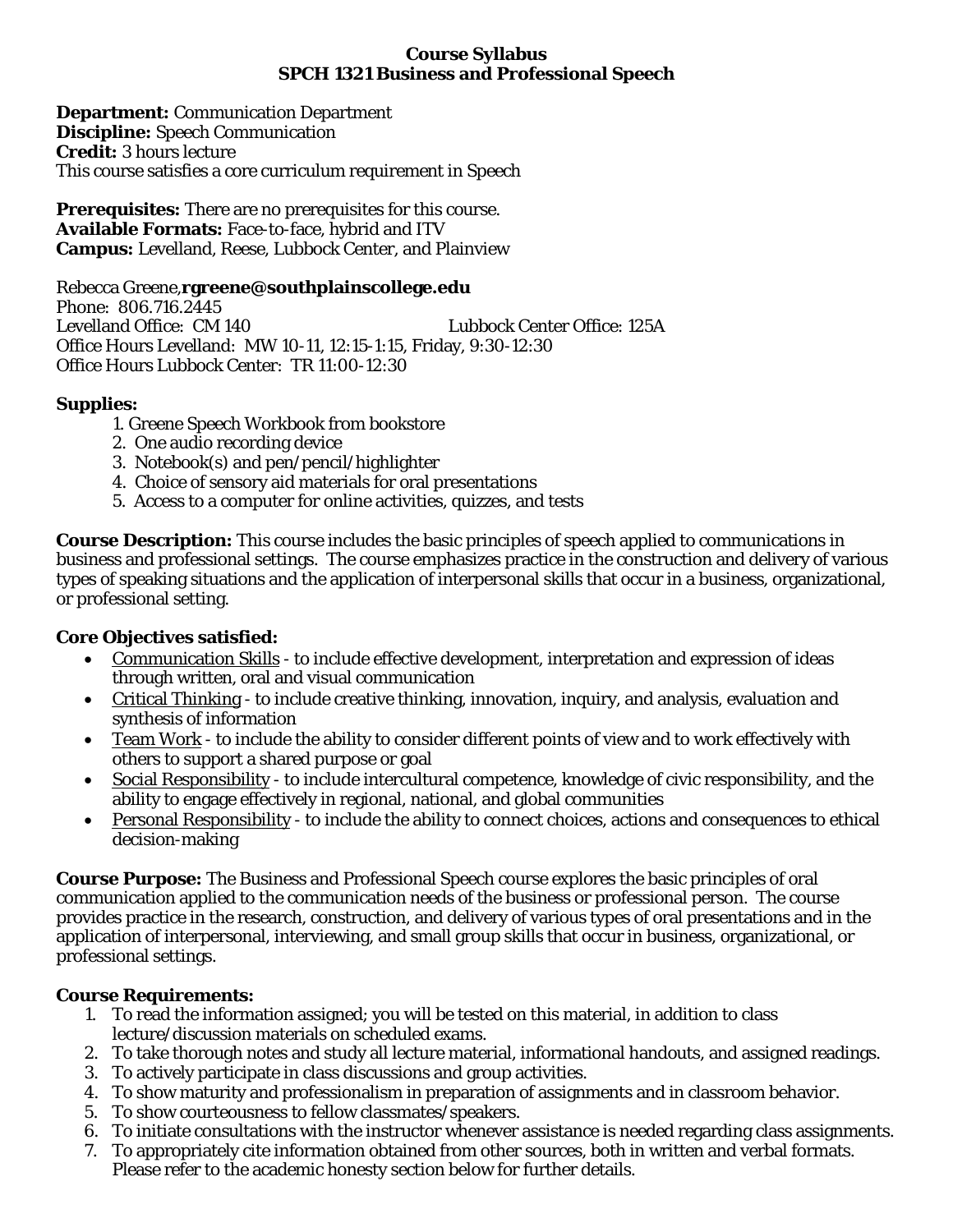- 8. To initiate withdrawal from the course if absences become excessive.
- 9. To present in a language your classmates and teacher understand.

**Academic Honesty-**It is my expectation and the institution's that appropriate citation and documentation be given for materials and information obtained from other sources. Cases of plagiarism will be treated as will any case of academic dishonesty, with at least a failing grade for the assignment/examination. In addition, the student may be dropped from the course with a failing grade. See the *SPC Student Handbook* for more information.

**ADA Statement-**Students with disabilities, including but not limited to physical, psychiatric, or learning disabilities, who wish to request accommodations in this class should notify the Disability Services Office early in the semester so that the appropriate arrangements may be made. In accordance with federal law, a student requesting accommodations must provide acceptable documentation of his/her disability to the Disability Services Office. For more information, call or visit the Disability Services Office at Levelland (Student Health & Wellness Office) 806-716-2577, Reese Center (Building 8) 806-716-4675, or Plainview Center (Main Office) 806-716-4302 or 806-296-9611.

**Campus Concealed Carry-** South Plains College permits the lawful carry of concealed handguns in accordance with Texas state law, and Texas Senate Bill 11. Individuals possessing a valid License to Carry permit, or the formerly issued Concealed Handgun License, may carry a concealed handgun at all campus locations except for the following.

Natatorium

For a complete list of campus carry exclusions zones by event, please visit http://www.southplainscollege.edu/campuscarry.php

**Diversity Statement-**In this class, the teacher will establish and support an environment that values and nurtures individual and group differences and encourages engagement and interaction. Understanding and respecting multiple experiences and perspectives will serve to challenge and stimulate all of us to learn about others, about the larger world and about ourselves. By promoting diversity and intellectual exchange, we will not only mirror society as it is, but also model society as it should and can be.

**Contacting your Instructor-** Please feel free to contact your instructor if you have questions or concerns about your progress in this class. Please try to let your instructor know in advance if you will have to miss class. You may contact your instructor by phone or email.

#### **Rebecca Greene rgreene@southplainscollege.edu 806.716.2445**

#### **Evaluation:**

Course grade will be assessed according to the completion of the following using percentages noted:

|                                          | Exams, Major Presentations, Group Activities, Interviews | 60% |
|------------------------------------------|----------------------------------------------------------|-----|
|                                          | Daily Work, Critiques, Class Participation, Quizzes      | 20% |
| <b>Final Examination (career packet)</b> |                                                          | 20% |

**Attendance and Tardy Policy:** Students are expected to attend all classes in order to be successful in a course. All students enrolled for this course are expected to attend class regularly, be on time, and remain until dismissed. Roll will be taken at each class meeting. If a student is tardy, he/she must see the instructor after class to have the absence mark removed. The student may be administratively withdrawn from the course when absences become excessive as defined in the course syllabus.

When an unavoidable reason for class absence arises, such as illness, an official trip authorized by the college or an official activity, the instructor may permit the student to make up work missed. It is the student's responsibility to complete work missed within a reasonable period of time as determined by the instructor. Students are officially enrolled in all courses for which they pay tuition and fees at the time of registration. Should a student, for any reason, delay in reporting to a class after official enrollment, absences will be attributed to the student from the first class meeting.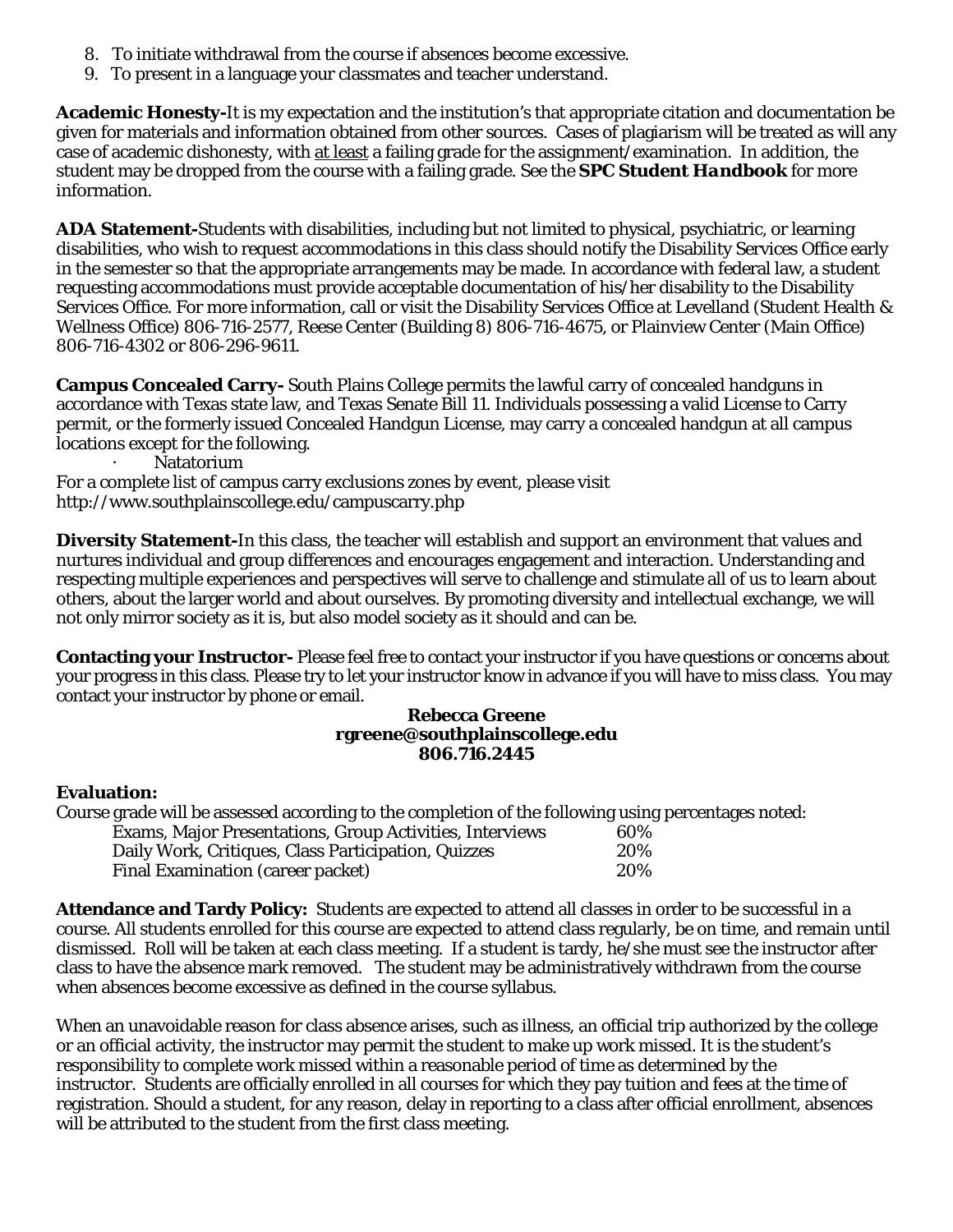Students who enroll in a course but have "Never Attended" by the official census date, as reported by the faculty member, will be administratively dropped by the Office of Admissions and Records. A student who does not meet the attendance requirements of a class as stated in the course syllabus and does not officially withdraw from that course by the official census date of the semester, may be administratively withdrawn from that course and receive a grade of "X" or "F" as determined by the instructor. Instructors are responsible for clearly stating their administrative drop policy in the course syllabus, and it is the student's responsibility to be aware of that policy.

It is the student's responsibility to verify administrative drops for excessive absences through MySPC using his or her student online account. If it is determined that a student is awarded financial aid for a class or classes in which the student never attended or participated, the financial aid award will be adjusted in accordance with the classes in which the student did attend/participate and the student will owe any balance resulting from the adjustment.

The department abides by this policy and enforces the following guidelines established for SPCH 1321:

- 1. If a student is tardy, he/she must see the instructor after class to have the absence mark removed. Three (3) tardies in a MWF class and two (2) in a MW or TR class will constitute an absence. If a student leaves class prior to dismissal of the class, he/she may be counted absent.
- 2. Missing more than two weeks of class is considered excessive. Example:  $MW/TR - 4$  sick days allotted One day/week – 2 sick days allotted
- 3. Being absent one day over your allotment will lower your final course total by 10 points.
- 4. Each subsequent absence will lower your final course total by 5 points.
- 5. If, in the instructor's opinion, minimum course objectives cannot be met due to absences, the student should withdraw from the course.

**Make-Up Policy:** Make-up work is NOT guaranteed. When an unavoidable reason for class absence arises, such as illness, an official trip authorized by the college or an official activity, the instructor **may** permit the student to make up work missed. If a student must be absent to represent the college, she/he should advise An absence on the day that you are scheduled for oral presentations or examinations will result in a grade of zero for the assignment. **If, according to the instructor's discretion, the student is allowed to make up such a presentation or exam, the student will automatically receive a grade drop for the assignment (25 point grade reduction).**

**Course Outcomes:** Upon completion of this course, the student should be able to demonstrate proficiency in the following areas:

- 1. **Communication Process:** Understand and apply the communication process.
- 2. **Communication Systems and Cultures:** Develop an awareness and understanding of communication systems and cultures.
- 3. **Verbal Communication:** Identify, prepare, and deliver clear messages and presentations.
- 4. **Nonverbal Communication:** Understand, define, utilize, and interpret different categories of nonverbal communication.
- 5. **Listening:** Understand the causes of poor listening, and realize the organizational and personal benefits of active listening.
- 6. **Interviewing:** Identify different types of interviews, evaluate effective interview skills, prepare job interview documents, and conduct an effective information gathering interview.
- 7. **Small Groups:** Identify the characteristics of small groups, identify the steps used for problem solving, and understand leadership tasks as well as functional and dysfunctional team behaviors.
- 8. **Public Speaking:** Successfully prepare and deliver multiple credible, confident presentations. Evaluate the speaking skill and content of other speakers.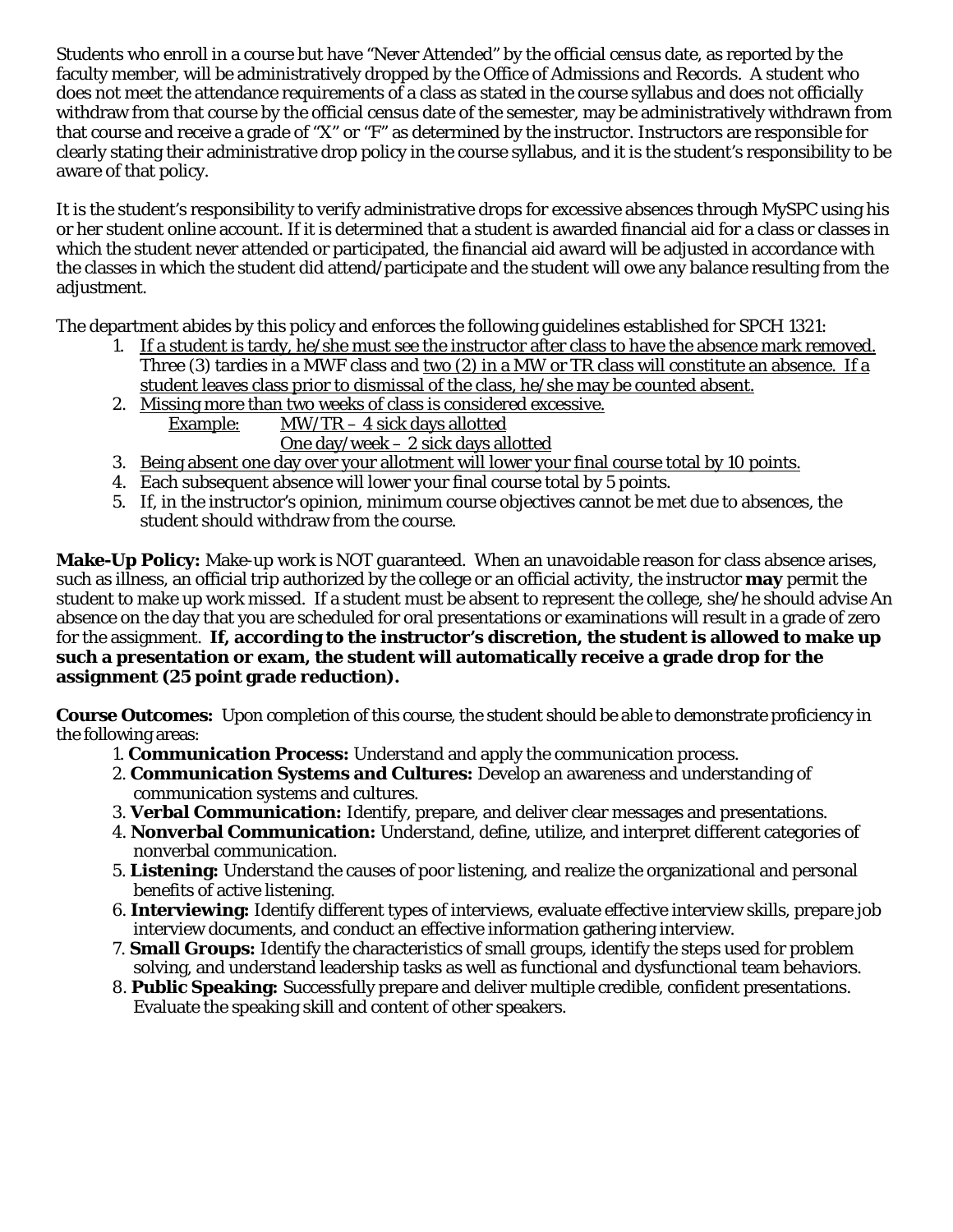## **Grade Distribution:**

| Test 1                                       | 10% |
|----------------------------------------------|-----|
| Test 2                                       | 10% |
| Test 3                                       | 10% |
| <b>Informative Presentation</b>              | 10% |
| <b>Group Impromptu Presentations (4) 10%</b> |     |
| <b>Persuasive Presentation</b>               | 10% |
| Quizzes                                      | 10% |
| Participation                                | 10% |
| <b>JD, Cover Letter/Resume</b>               | 10% |
| <b>Career Research Interview (IGI)</b>       | 10% |

## **Course Work:**

- 1. Exams-There will be 3 major assessments/exams during the semester. Each exam covers the information preceding the exam. There are no cumulative exams.
- 2. Presentations-Completion of the two individual presentations (speeches) and at least three impromptu presentations is a requirement for passing this class. On the scheduled speech dates, you will be presenting various types of presentations. You must be an attentive audience member for other presentations given during your scheduled class time. Points will be deducted from your presentation if you are not an attentive and respectful audience member.
- 3. Participation-You will be asked to engage in discussions, complete short assignments, and to do outlines and peer and self-evaluations for presentations. These assignments count as participation grades.
- 4. You will find all chapter quizzes and tests under the Quizzes section in Blackboard. You MUST take the quizzes and tests by the deadlines.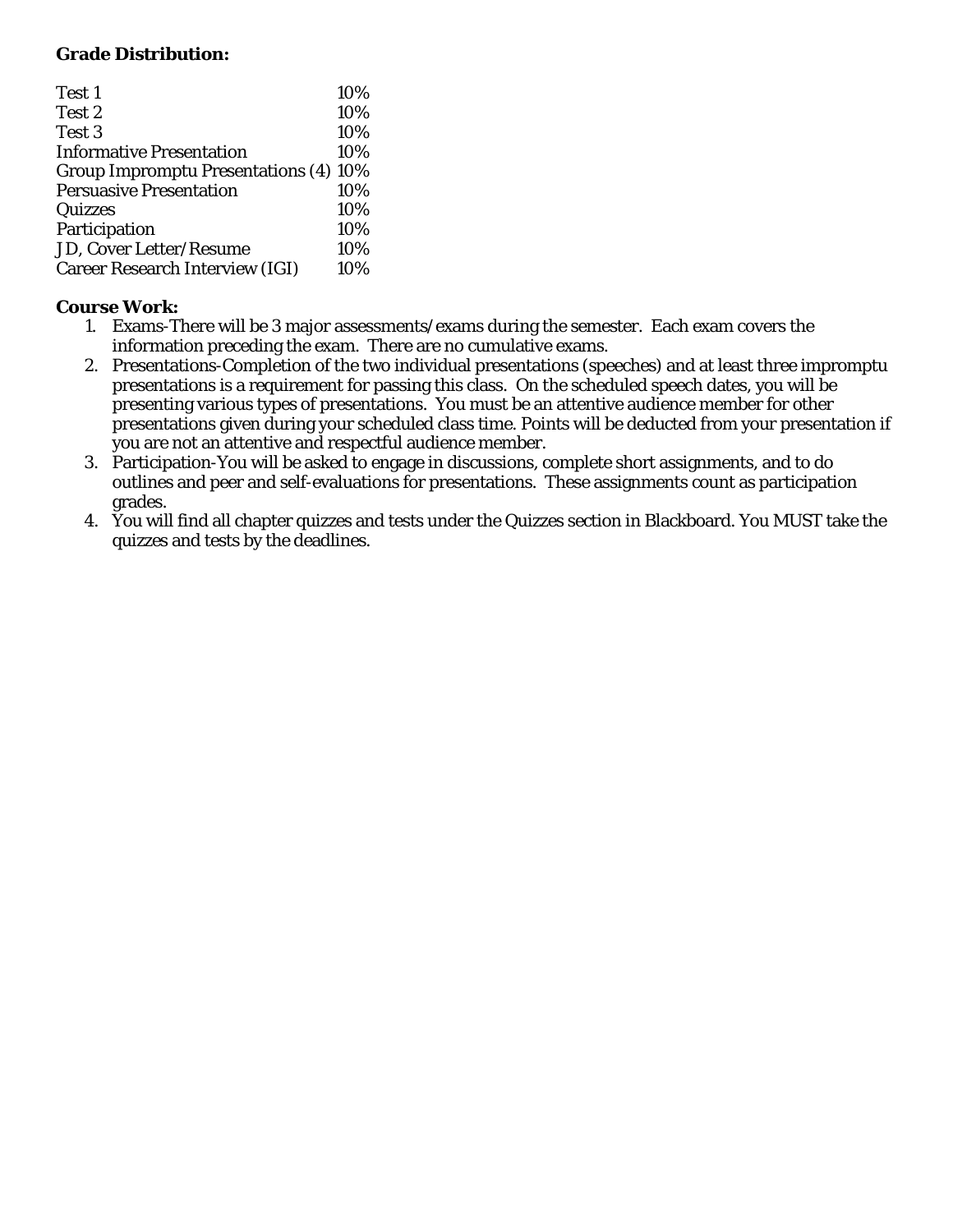## **SPCH 1321 Business and Professional Communication**

Weekly Schedule Spring 2018

Rebecca Greene

**rgreene@southplainscollege.edu**

Lubbock ATC Office: 125A Office Hours Lubbock ATC: TR 11:00-12:30

# **Weekly Schedule Week 1** starting **Jan 16** \_\_\_\_ \_\_\_\_\_\_\_\_**ASSIGNMENT DUE/ TO DO**  $V_T$  Course Introduction/Pre-Test<br><sup>W</sup>/<sub>R</sub> Communication Process **Week 2** starting **Jan 22** *\_\_\_\_\_\_\_\_\_\_\_\_\_\_\_\_\_\_\_\_\_\_\_\_\_\_\_\_\_\_\_\_\_\_\_\_\_\_\_\_\_\_\_\_\_\_\_\_\_\_\_\_\_\_\_\_\_\_\_\_\_\_\_\_\_\_\_\_\_\_\_\_\_\_\_\_\_\_* M<sub>/T</sub> Communication Process and Communication Analysis **Turn in student info in Student info Communication Analysis Comm. analysis assignment due**<br><sup>W</sup>/<sub>R</sub> Confidently Communicating and Using Nonverbal Messages **Comm. ana Week 3** starting **Jan 29***\_\_\_\_\_\_\_\_\_\_\_\_\_\_\_\_\_\_\_\_\_\_\_\_\_\_\_\_\_\_\_\_\_\_\_\_\_\_\_\_\_\_ \_\_\_\_\_\_\_\_\_\_\_\_\_\_\_\_\_\_\_\_\_\_\_\_\_\_\_\_\_\_\_\_\_\_\_\_\_*  $M_{\rm T}$  Job description and resume/abt impromptus-Article 40 Quiz(zes) close Tues @ 11:59 **Read GI Articles**<br>W<sub>/R</sub> Cover letters**/Group Impromptu-eye contact**-Articles 244& 248 **Bring resume drafts to work on Week 4** starting **Feb 5\_\_\_\_\_\_\_\_\_\_\_\_\_\_\_\_\_\_\_\_\_\_\_\_\_\_\_\_\_\_\_\_\_\_\_\_\_\_\_\_\_\_\_\_\_\_\_\_\_\_** *\_\_\_\_\_\_\_\_\_\_\_\_\_\_\_\_\_\_\_\_\_\_\_\_\_\_\_\_\_*  $^{\mathsf{M}}$ /<sub>T</sub> Preparing for Career Interviews-Article p 168/Informative topic **Quiz(zes) close Tues @ 11:59**<br>W<sub>/R</sub> Prep for Career Interviews/How to Handle Illegal Questions/Interviewing practice/ **JD, resume and cover le** Week 5 starting Feb 12  $M/T$  Informative presentations/Audience analysis/main points **Quizzes close Tues @ 11:59 TEST 1 opens Wed, Feb 14 covering quizzes through week 4** W/R Organizing your presentation/Analyzing source credibility/**Print and bring 2 articles about topic**/citations Week 6 starting Feb 19 M/ Presentation Aids/work on outline/Delivery/CL? **Quizzes close Tues @ 11:59 Work on outline/Read GI Articles TEST 1 closes Tuesday, Feb 20 at 11:59pm** W/R Using clear verbal language/**Bring outline rough draft**/ **Group impromptu-** gestures-Articles 250 & 254 **Week 7** starting **Feb 26***\_\_\_\_\_\_\_\_\_\_\_\_\_\_\_\_\_\_\_\_\_\_\_\_\_\_\_\_\_\_\_\_\_\_\_\_\_\_\_\_\_\_\_\_\_\_\_\_\_\_\_\_\_\_\_\_\_\_\_\_\_\_\_\_\_\_\_\_\_\_\_\_\_\_\_\_\_\_\_* M/T **Informative Presentations Quizzes close Tues @11:59 Turn in outline when you present**  $W_{\mathsf{R}}$  Informative Presentations **Turn in outline when you present** Week 8 starting March 5  $M/T$  Interviewing/Career Research Interview **Take survey on pg 118 for next class** <sup>W</sup>/<sub>R</sub> Listening & Listening Activity/Persuasive assignment **Presentation self-evaluation due** *March 10-18\_\_\_\_\_\_\_\_\_\_\_\_\_\_\_\_\_\_\_\_\_\_\_\_\_\_\_\_\_\_\_\_\_\_\_\_\_\_\_*\_\_\_\_\_\_\_\_\_\_\_\_\_\_\_\_\_\_\_\_\_\_\_\_\_\_\_\_\_\_\_\_\_\_\_ **SPRING BREAK!Have fun and be safe! Week 9** starting **March 19***\_\_\_\_\_\_\_\_\_\_\_\_\_\_\_\_\_\_\_\_\_\_\_\_\_\_\_\_\_\_\_\_\_\_\_\_\_\_\_\_\_\_\_\_\_\_\_\_\_\_\_\_\_\_\_\_\_\_\_\_\_\_\_\_\_\_\_\_\_\_\_\_\_\_\_\_* <sup>M</sup>/<sub>T</sub> Persuasion **Called Accord Cuizzes close Tues @11:59** Read handout about MMS/Read 198-9  $W_{\text{R}}$  Monroe's Motivated Sequence/Using Logic to build your argument Week 10 starting March 26  $M/T$  Work on presentation outline/CL? **Quizzes close Tues @ 11:59 Work on outline/Read GI Articles**

W/R Conviction& CLTs/**Bring outline rough draft/Group impromptu-**movement-Articles 258 & 262